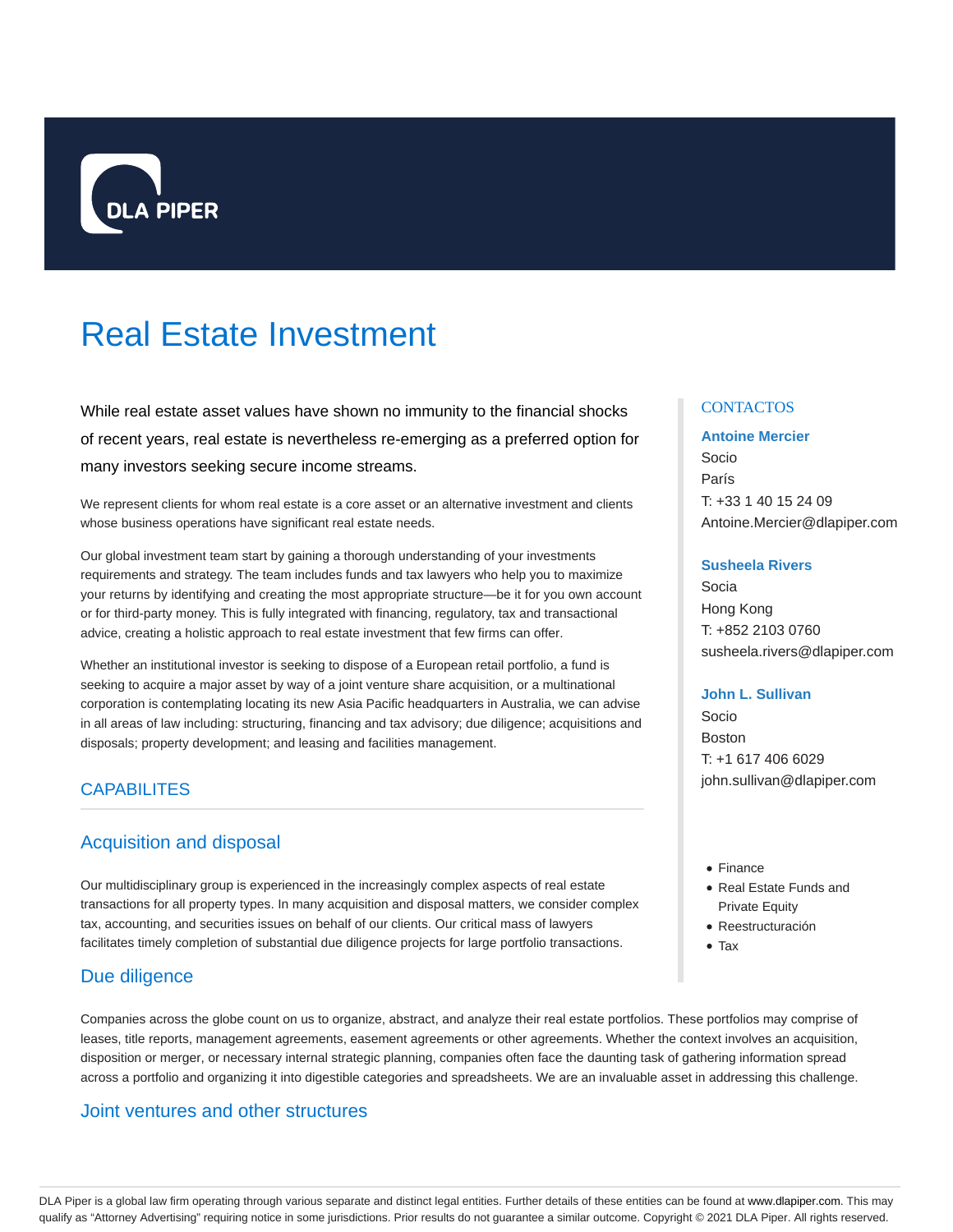The breadth of our tax, regulatory, corporate, and real estate experience enables us to effectively represent a broad array of clients in connection with the formation, structuring, acquisition, and disposition of real estate joint ventures and other entity structures.

#### Tax

A viable and efficient tax strategy that supports your real estate transaction is vital. We understand the fundamental role that tax plays in real estate investments and we deliver a multi-disciplinary tax service that integrates our real estate, tax, corporate and financing experience. We take the time to ensure that we understand your individual investment needs and set up a tax efficient structure that is tailored to you and optimizes your investment.

## Dispute resolution

Disputes can arise in even the most carefully managed investments. By working with you from the start to assess strengths and weaknesses, we minimize uncertainty and create pragmatic, workable solutions. Where there is no negotiated solution, we use the most cost effective and appropriate dispute resolution mechanisms to achieve successful outcomes.

## EXPERIENCE

- Advising a non-US investor in the acquisition and joint venture of a trophy office building in New York City valued in excess of US\$1.2 billion.
- Advising a real estate private equity fund in a US\$220 million investment in a portfolio of assets that included 44 office and industrial properties, a railroad easement and six parcels of undeveloped land. The fund's investment was divided into a US\$70 million mezzanine loan and a US\$150 million unsecured loan and closed simultaneously with a US\$835 million recapitalization.
- Advising a non-US institutional investor in the acquisition of a REIT that owns more than 100 farms in six states.
- Advising The Blackstone Group in relation to the joint venture acquisition of four retail properties in Beijing.
- Advising Aviva Investors Asia on the acquisition of a portfolio of industrial properties located in New South Wales and Victoria from Mirvac, followed by the acquisition of a further three industrial properties in New South Wales, also from Mirvac.
- Representing a special purpose BVI company on the purchase of Aviva Tower, a landmark £300 million building in the heart of the City of London's financial district.
- Advising AFIAA, an investment foundation made up of 25 Swiss pension funds, on the acquisition of the landmark "Romeo & Julia" building in Frankfurt am Main.
- Advising Gulf Related L.P., a joint venture formed between Gulf Capital and The Related Companies, on the acquisition of a land interest for the development, subletting and operation of The Galleria at Sowwah Square in Abu Dhabi. The transaction was structured using a "usufruct" structure in order to give the joint venture a real right and effective ownership in the retail component.
- Advising Gulf Resources Development and Investment LLC on all aspects of the acquisition of a plot from Emaar PJSC in Downturn Dubai to be pre-let to Standard Chartered Bank for its regional headquarters. The transaction was financed by the National Bank of Fujairah.
- Advising Allianz Real Estate on a joint venture with SES Spar European Shopping Centres to manage a portfolio of shopping centres across Italy, Austria and Slovenia.

#### **NOVEDADES**

## Publicaciones

**Investing in Residential in Europe**

#### 24 August 2021

Residential is the new logistics! After the unprecedented growth of online shopping and the related boom in investment in logistics assets, Europe is now turning to residential as a new asset class.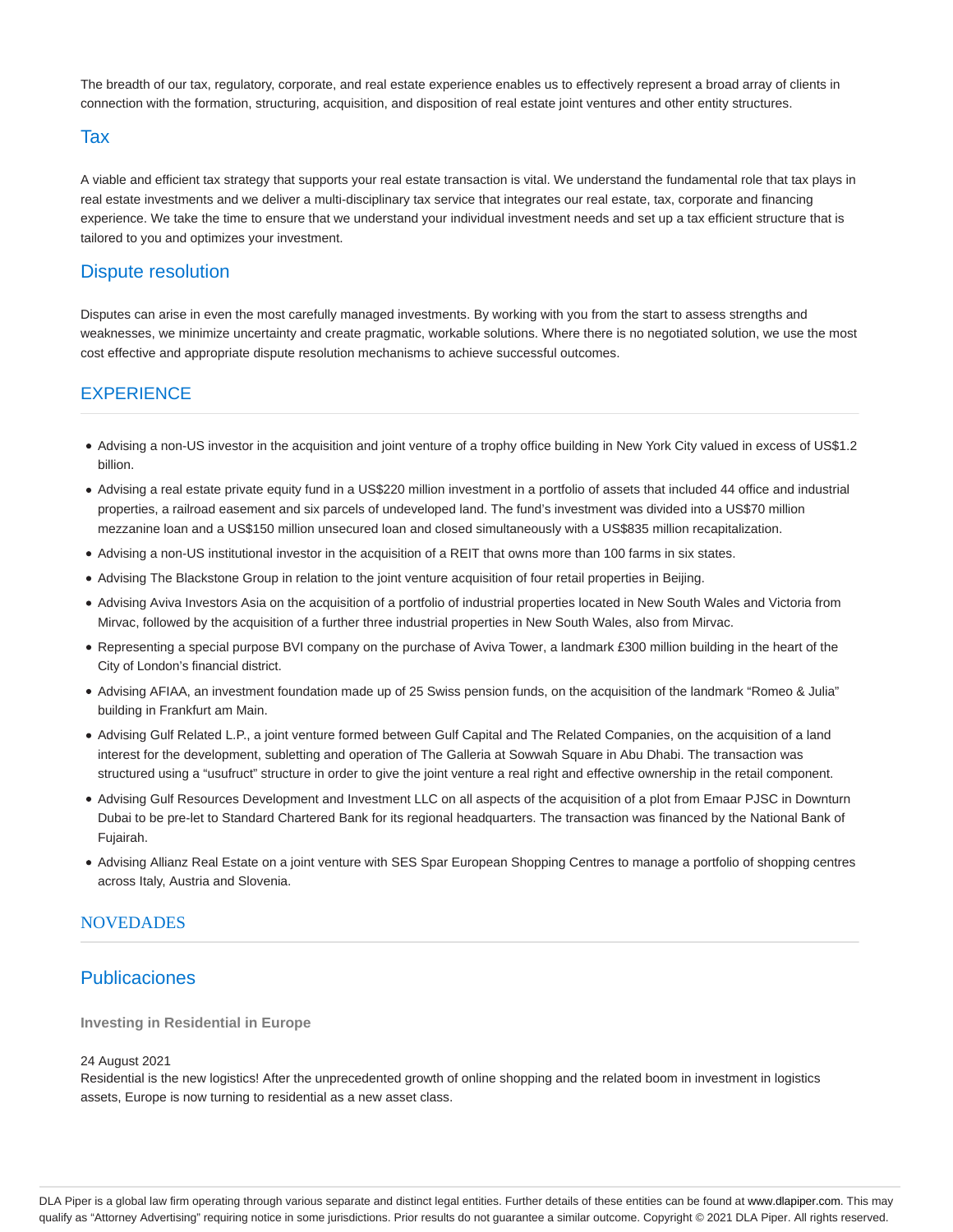# **Eventos**

# Reciente

**Raising capital from Real Estate – are sale and leasebacks the answer?**

21 October 2020 Webinar

# NOTICIAS

**Social impact investing can apply to all real estate and become best practice over time, say ULI and DLA Piper**

#### 29 June 2022

All real estate investment and development has the potential to deliver social impact, according to a new report by Urban Land Institute (ULI) in partnership with DLA Piper.

**Global investment in data centres more than doubled in 2021 with similar trajectory this year**

13 June 2022

A survey by global law firm DLA Piper has found that the value of investment in global data centres more than doubled in 2021 to USD53.8 billion, while the number of transactions reached 113 in 2021, a 64% annual increase.

**DLA Piper advises Aurelis on part sale of Nuremberg's Marienzeile to Wealthcap**

24 November 2021

DLA Piper has advised Aurelis Real Estate on the sale of the third of a total of four planned office buildings in Nuremberg's Marienzeile to real asset and investment manager Wealthcap, a subsidiary of the Unicredit Group.

**DLA Piper asesora a Starwood Capital Group en la adquisición de activos logísticos y de oficinas**

#### 30 de julio de 2021

DLA Piper ha asesorado a Starwood Capital Group en la adquisición, en representación de los fondos que gestiona y controla, de tres activos propiedad de la gestora de fondos de inversión Meridia Capital, dos de ellos activos logísticos situados en Alovera y Azuqueca de Henares (Guadalajara); y un tercer activo de oficinas ubicado en el Parque Empresarial Omega de Madrid.

**DLA Piper advises Azrieli Group on acquisition of Norwegian data centre developer**

21 July 2021

DLA Piper is a global law firm operating through various separate and distinct legal entities. Further details of these entities can be found at www.dlapiper.com. This may qualify as "Attorney Advertising" requiring notice in some jurisdictions. Prior results do not guarantee a similar outcome. Copyright @ 2021 DLA Piper. All rights reserved.